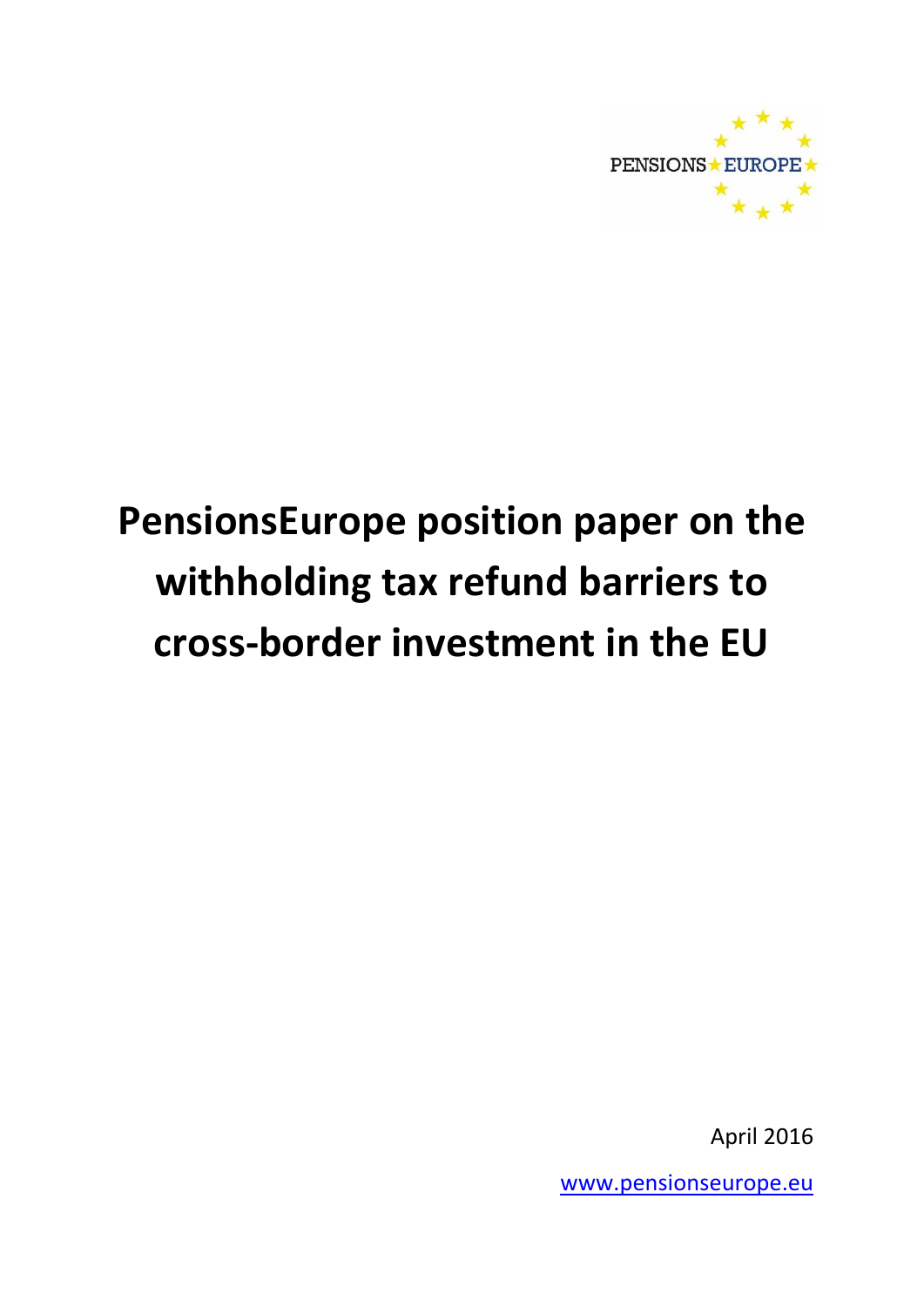#### **About PensionsEurope**

**PensionsEurope** represents national associations of pension funds and similar institutions for workplace pensions. Some members operate purely individual pension schemes. PensionsEurope Members are large institutional investors representing the **buy-side** on the financial markets.

PensionsEurope has **24 member associations** in EU Member States and other European countries with significant – in size and relevance – workplace pension systems<sup>1</sup>.

PensionsEurope member organisations cover the workplace pensions of about **70 million European citizens.** Through its Member Associations PensionsEurope represents more than **€ 3.5 trillion of assets** managed for future pension payments.

PensionsEurope also has **27 Corporate and Supporter Members** which are various service providers and stakeholders that work with IORPs.

PensionsEurope has established a **Central & Eastern European Countries Forum (CEEC Forum)** to discuss issues common to pension systems in that region.

PensionsEurope has established a **Multinational Advisory Group (MAG)** which delivers advice on pension issues to PensionsEurope. It provides a collective voice and information sharing for the expertise and opinions of multinationals.

*Contact: Mr Matti LEPPÄLÄ, Secretary General/CEO Koningsstraat 97, rue Royale – 1000 Brussels Belgium Tel: +32 (0)2 289 14 14 – Fax: +32 (0) 289 14 15 [matti.leppala@pensionseurope.eu](mailto:matti.leppala@pensionseurope.eu) [www.pensionseurope.eu](http://www.pensionseurope.eu/)*

<sup>1</sup> <sup>1</sup> EU Member States: Austria, Belgium, Bulgaria, Croatia, Estonia, Finland, France, Germany, Hungary, Ireland, Italy, Lithuania, Luxembourg, Netherlands, Portugal, Romania, Spain, Sweden, UK. Non-EU Member States: Iceland, Norway, Switzerland.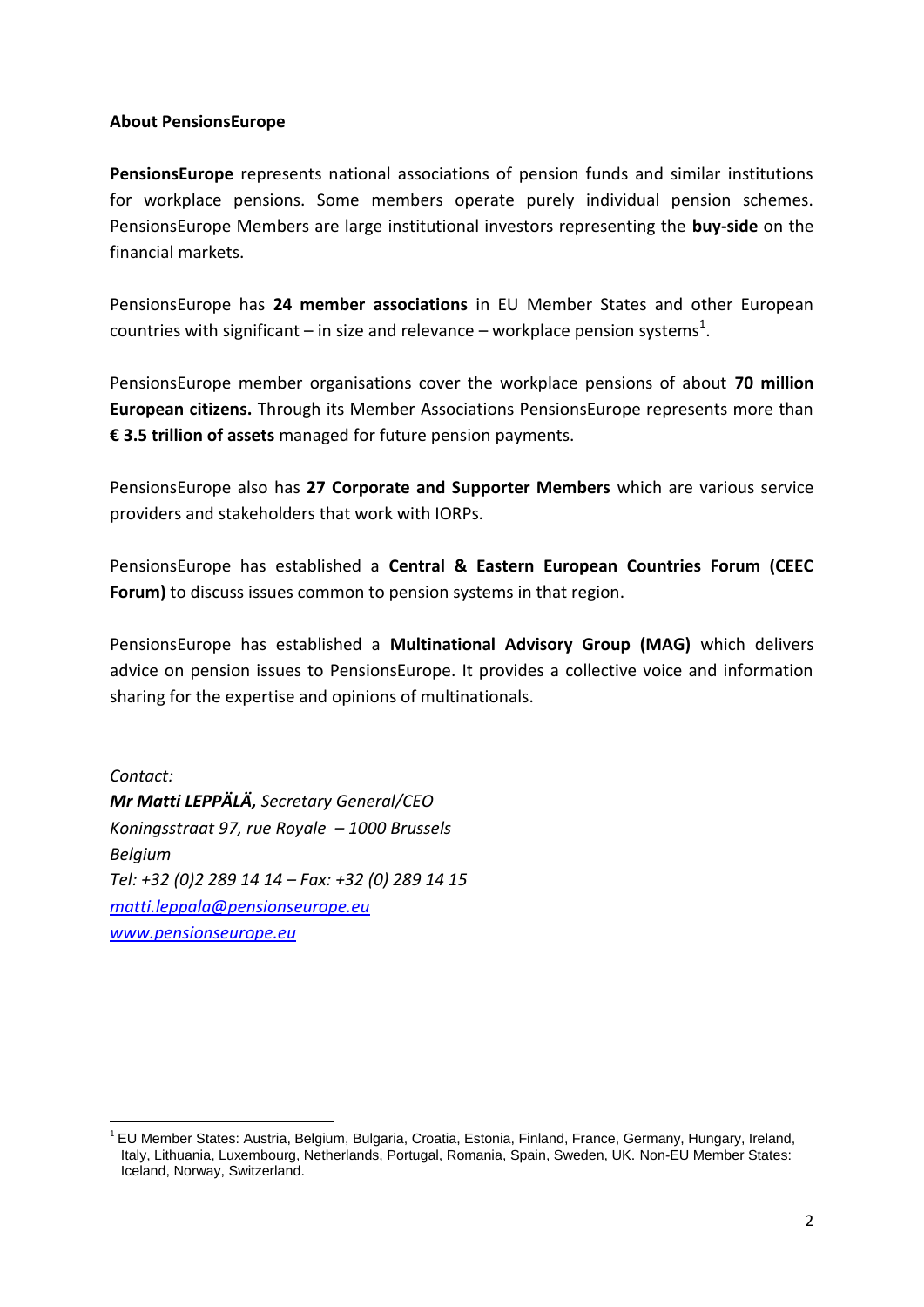#### **Introduction**

In the summer of 2005, PensionsEurope<sup>2</sup> and professional services firm PricewaterhouseCoopers submitted complaints against 19 EU Member States to the European Commission (EC). They claimed that the EU Member States shall stop discriminating foreign pension funds and acknowledge their right for withholding tax (WHT) refunds. Since then, progress has been made to facilitate the WHT refunds.

In particular, PensionsEurope welcomes (i) the EC Recommendation of 19 October 2009 on the Withholding Tax Procedures<sup>3</sup>, (ii) the accomplishments of the Tax Barriers Business Advisory Group of the EC (which followed up to the EC's Recommendation and has examined the state of withholding tax relief and refund procedures in the EU Member States with respect to double tax conventions and domestic law), and (iii) the EC's Capital Markets Union (CMU) Action Plan<sup>4</sup> in which the EC notes that in order "to encourage Member States to *adopt systems of relief-at-source from withholding taxes and to establish quick and standardised refund procedures, the Commission will promote best practice and develop a code of conduct with Member States on withholding tax relief principles".*

Such initiatives are steps in the right direction to remove tax related barriers to cross-border investment and they are aligned with the EU Treaties which also address the need for harmonisation of domestic provisions on indirect taxation because of their potential distorting effect on the single market. The harmonisation of all major elements of value added taxation originates from 1967<sup>5</sup> and harmonisation of excise duties<sup>6</sup> from the early 1970s. PensionsEurope believes that establishing a cross-border investment-friendly tax environment by removing unfair tax treatment, mainly in the withholding tax area, and introducing tax incentives are essential to boost institutional investments in the EU and ultimately to build the CMU.

1

 $2$  At the time the "European Federation for Retirement Provision" (EFRP)

<sup>3</sup> <http://eur-lex.europa.eu/legal-content/EN/ALL/?uri=CELEX:32009H0784>

<sup>&</sup>lt;sup>4</sup> [http://ec.europa.eu/finance/capital-markets-union/docs/building-cmu-action-plan\\_en.pdf](http://ec.europa.eu/finance/capital-markets-union/docs/building-cmu-action-plan_en.pdf)

<sup>&</sup>lt;sup>5</sup> Turnover taxes were covered by EC provisions as early as 1967 (multi-stage but non-cumulative turnover tax, Council Directive 67/557/EC), and a common system of value added taxes was set up with the 6th directive (Council Directive 77/388/EEC), recast in 2006 (Directive 2006/112/EC) <sup>6</sup> See DG TAXUD web page on **excise duties**.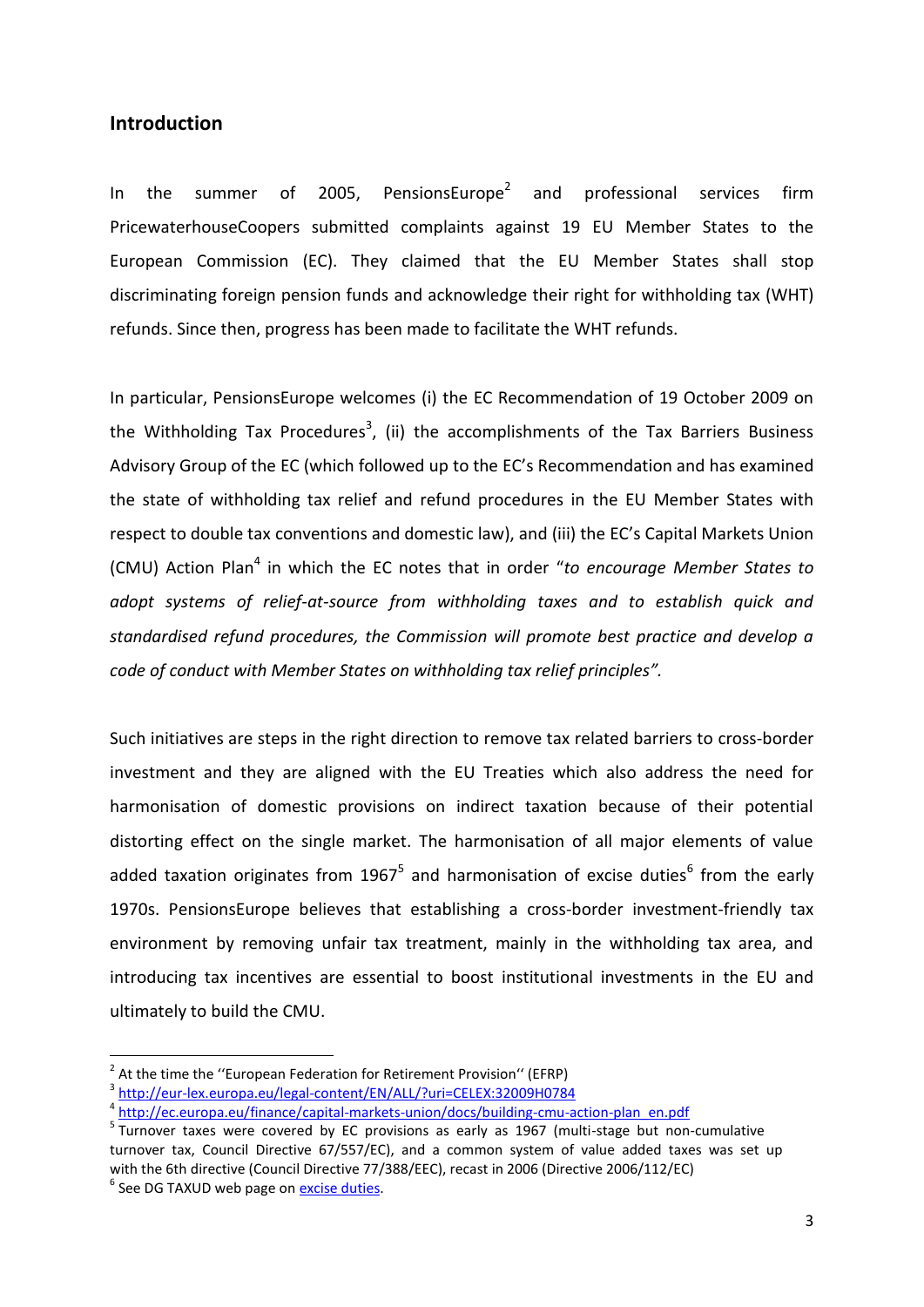Indeed, much remains to be done. Unfortunately pension funds are still often penalised when they are investing in other EU Member States, because foreign countries do not reciprocally recognise their "pension fund" status, and therefore, their right for the WHT refunds. Furthermore, the complexity of the WHT procedures and different national approaches pose significant and expensive burdens to pension funds. This paper provides several examples of the fiscal barriers and it also calls on the policymakers to take concrete actions in order to remove them.

#### **Lack of reciprocal recognition of pension funds**

In some EU Member States there are no clear rules confirming the non-commercial status and the tax exemption of pension funds, irrespective of the character of their investments. If the rules were clear, the capital that currently has to be invested through foreign investment vehicles could be invested directly. Furthermore, the pension funds could reduce their spending on consulting, tax-advisory, legal services etc. A more efficient and effective allocation of capital (i.e. pension savings) would benefit pension funds' beneficiaries directly through higher returns and indirectly through investments in the real economy.

In general, the tax exemptions are based on a clear assignment or mapping to the statutory categories in each Member State, such as the term "pension fund" (or a comparable term), or the categories such as "statutory" or "public body" (in the context of the public sector pension institutions). According to different Member States' laws, a clear qualification of either pension fund or public body can indisputably be made. However, often the respective qualifications in the home country's legislation are different, or the resident/home country distinction is unclear. These problems often arise because statutory terms and categories vary in national legislations.

In order to increase the economies of scale (share investment risks and pool expert knowledge) pension funds typically use third party funds or other vehicles. It is important to ensure a tax-neutral treatment of pension funds, as their investment income is tax-exempt in those Member States with an EET-taxation model (Exempt contributions, Exempt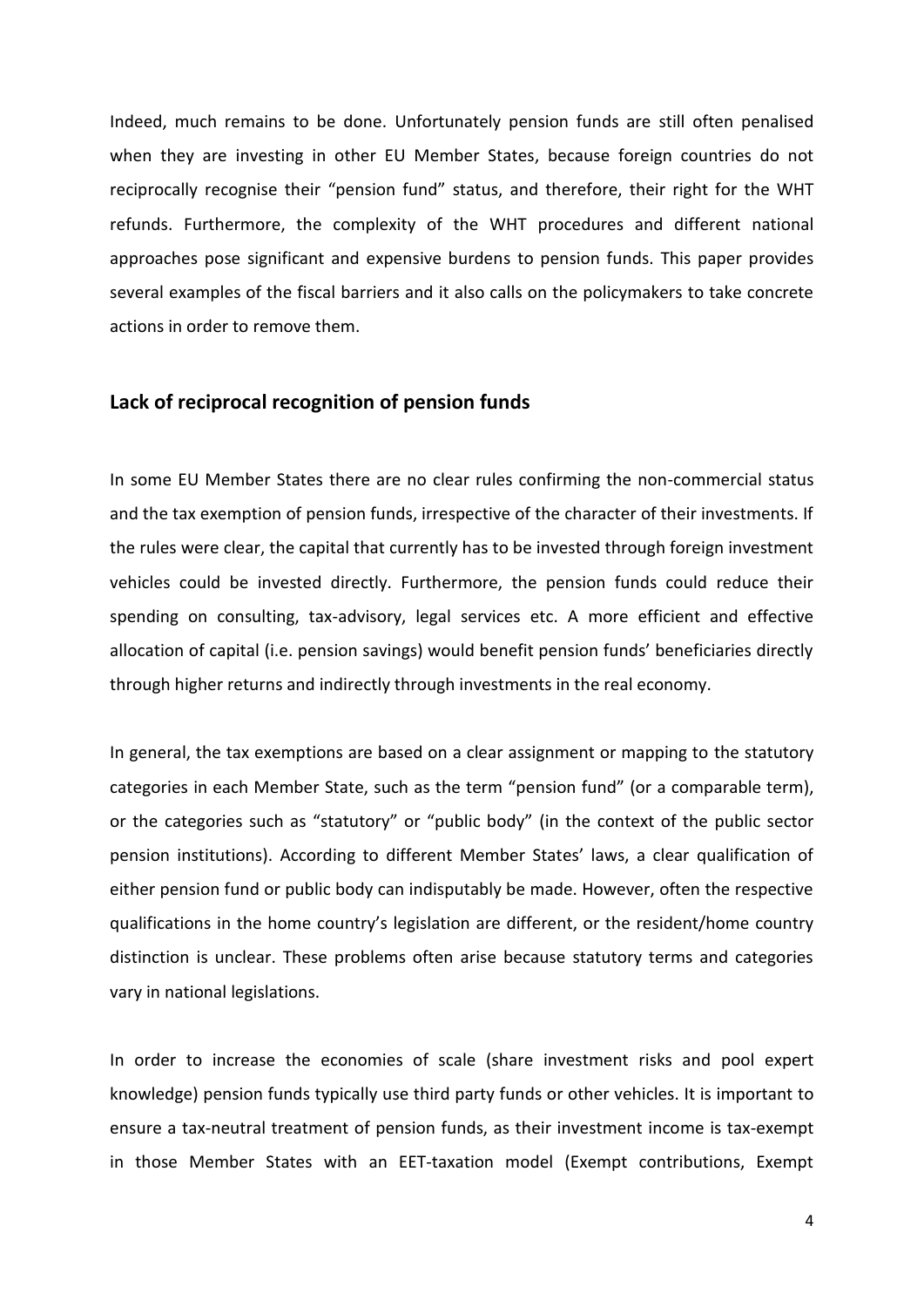investment income and capital gains, Taxed benefits). Double taxation would arise if both the pay-out phase to beneficiaries and the investment phase were taxed. For instance, under the Dutch tax law, the tax provisions are designed in such a way that the tax burden is the same for the situation of a direct investment by an investor, an investment through a tax transparent fund, or an investment through an opaque fund. If the tax burden is much higher when using a pooled investment vehicle, the use of such funds is not interesting for investors.

### **Obstacles with the WHT refund processes**

1

#### **"Fokus Bank" - reclaim of dividend withholding tax<sup>7</sup>**

In 2004, the Court of European Free Trade Association (EFTA) ruled that it is discriminatory for Norway to withhold tax on dividends to UK and German investors while effectively exempting Norwegian investors from the same taxation.

A large number of practical problems with the WHT refund processes still exist in spite of the EFTA judgment "Fokus Bank" (2004) and the case law of the Court of Justice of the European Union (CJEU) i.e. "Denkavit" (2006), "Amurta" (2007), "Aberdeen" (2009), and "Santander" (2012). The above-mentioned cases have shown that the WHT practices in many EU Member States are discriminatory with respect to dividends earned by foreign funds, and therefore, contradicting European law.

There are also many other practical problems with the WHT refund processes. They are too complex, expensive and long-lasting e.g. because of the costly tax advice in foreign languages. Usually the refund processes take for a long time (up to 10 years in many cases). As the refund processes are often expensive (between 10.000 and 100.000 EUR for actions in one country for each fund, which often means up to 50% of expected refunds) and the outcomes are uncertain (given that the legal recourse involves several levels of jurisdiction), often pension funds do not assert their justified reclaims.

<sup>&</sup>lt;sup>7</sup> See the Judgment of the Court: Fokus Bank ASA and The Norwegian State on the interpretation of the rules of [free movement of capital within the EEA.](http://www.eftacourt.int/uploads/tx_nvcases/1_04_Judgment_EN.pdf)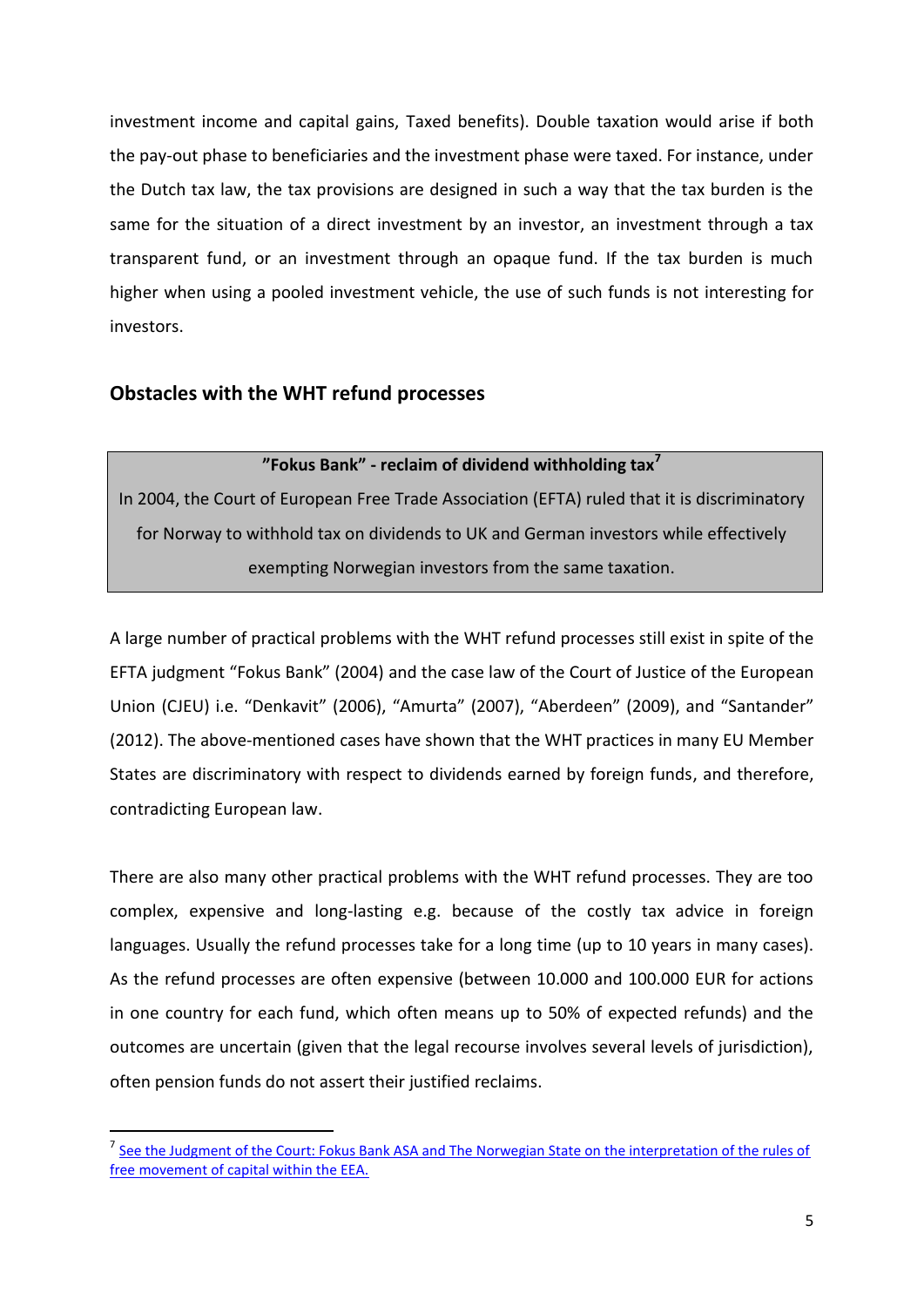#### **Examples**

1

In **Spain** the standard refunding process is elaborate and laborious and tax advice is strictly needed. In many cases reclaims of pension funds and their investment vehicles in the first level of jurisdiction are not successful, leading to long lasting and even more expensive processes with uncertain outcomes.

In the **Netherlands** the standard refunding process is also elaborate and laborious. The Dutch tax authorities ask for extensive documents and questions that are hard to come by, including expert opinions regarding the comparability of the German "Spezial-AIF"**<sup>8</sup>** and investment structures according to Dutch law, without giving an indication of granting the refund. In many cases the reclaims of pension funds and their investment vehicles in the first level of jurisdiction are not successful. This often leads to long-lasting and even more expensive processes with uncertain outcomes. Currently, there is a model lawsuit ongoing with respect to the reclaim of WHT on Dutch dividends to a German Spezial-AIF<sup>9</sup>. Pension funds and their Spezial-AIF can engage in costly legal action to preserve their reclaims.

In **France** there is no WHT on dividends for domestic investment funds, while foreign funds have to pay the WHT from the French dividends. Since 2000 there are still many unresolved reclaim cases that have not yet been resolved. On 9 November 2015, the French Administrative Supreme Court rendered two decisions (No. 370054 and No. 371132) ruling that a person, such as a pension fund, that is exempt from tax in a contracting state, by reason of its status or activity, cannot be considered as liable to taxation within the meaning of the articles of the Double Taxation Treaty (DTT), respectively Article 2(1)(4)(a) of the France-Germany Income and Capital Tax Treaty (1959) as amended through 2001 (The

 $^8$  In all the examples the investment fund is eligible to the WHT refunds and as this "special AIF" according to German investment law "Kapitalanlagegesetzbuch" is solely owned by the pension fund, 100% of the tax rebate belongs to the pension fund. Secondly, the examples and problems described in this section do not only apply to German pension funds, but to some other EU pension funds as well. Thirdly, the problems described in this section do not only occur in the Member States mentioned in the examples, but also when making claims in many other EU Member States.

<sup>&</sup>lt;sup>9</sup> Usually German pension funds do not invest directly in foreign equity but via specialised investment funds called "Special-AIF" (regulated by the German investment law "Kapitalanlagegesetzbuch"). Foreign dividends earned by these funds are generally taxed at source at a rate of 25% instead of being taxed at a rate of 15%, as would be in accordance with most double taxation treaties. Thus, the funds have a general claim on relief / refunding of the difference.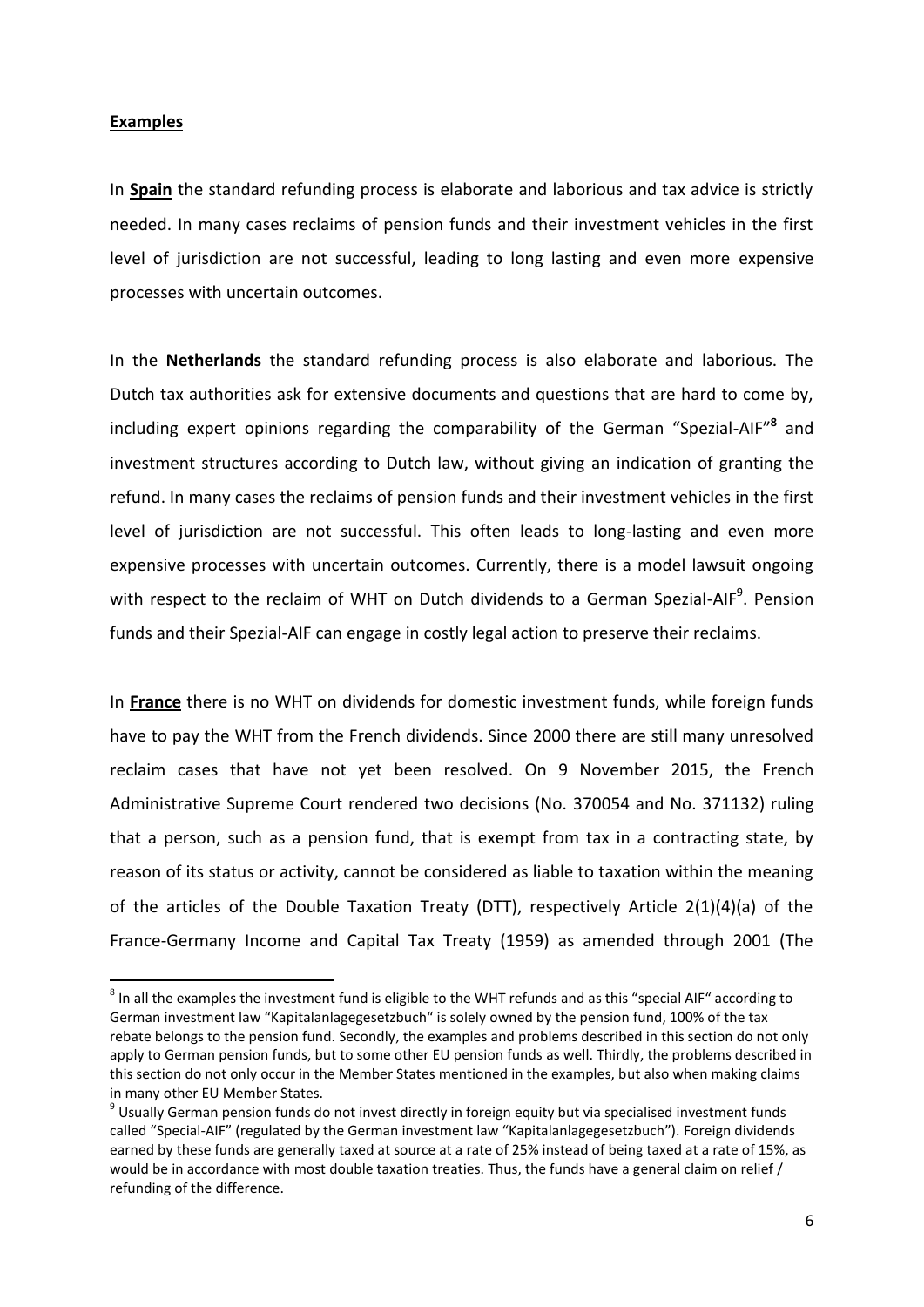Treaty)<sup>10</sup> and Article 4(1) of the France-Spain Income and Capital Taxation Treaty (1995) (The Treaty). As a consequence, such persons cannot be considered as residents of the contracting state under the Treaty and the Court denied double taxation benefits (15% WHT instead of 25% on French dividends) to the German pension fund (Landesärztekammer Hessen Versorgungswerk). As the pension fund is exempt from the tax in the contracting state by reason of its status or activity, it cannot be considered liable to taxation within the meaning of article 2(1)(4)(a) of the Treaty. Consequently, such a person is not a resident of the contracting state under the Treaty.

In **Italy** it often takes 10 years or more to get a refund, as many bureaucratic obstacles are involved; such as ensuring that the fund's board members get personal Italian tax IDs, etc. In Italy dividends paid to domestic pension funds are exempt from the WHT but they are included in the pension fund taxable income subject to a 20% alternative tax rate. The WHT is applied on dividends paid to foreign pension funds at a 11% tax rate if the pension fund is established in the EU or in the EEA countries, or at a rate of 26% if it is established in other countries. No WHT is applied on Italian source dividends paid to domestic investment funds, while foreign funds are subject to the WHT at a rate of 26%.

**.** 

<sup>&</sup>lt;sup>10</sup> [France-Germany Income and Capital Tax Treaty \(1959\) as amended through 2001 \(The Treaty\)](http://www.impots.gouv.fr/portal/dgi/public/documentation.impot;jsessionid=FTQPXOYIX5T3HQFIEIQCFEY?pageId=docu_international&espId=-1&sfid=440&choix=DEU)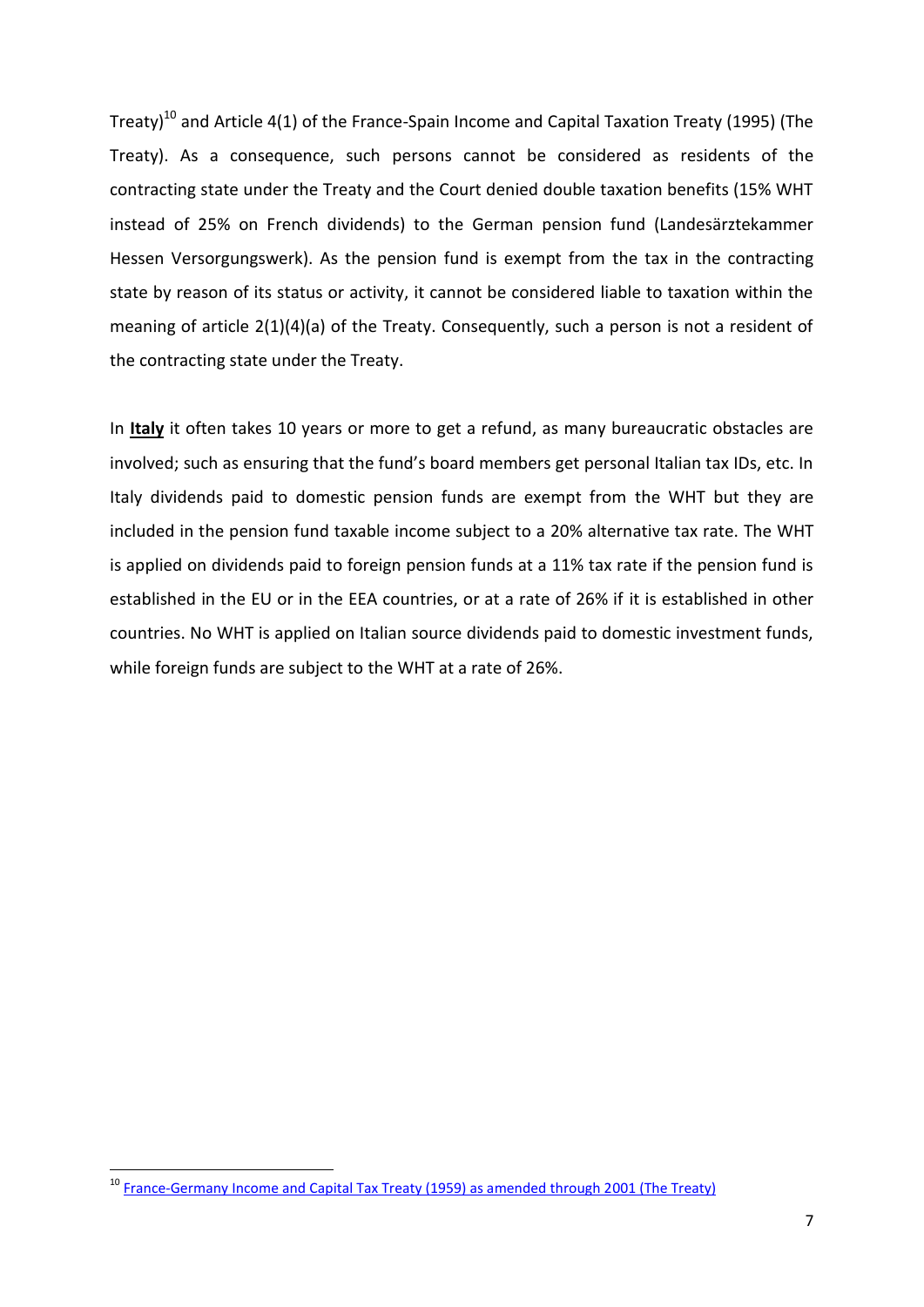# **Examples of the obstacles with the WHT refund processes**

| <b>Country</b><br>in which<br>pension<br>fund has<br>invested | <b>Country in</b><br>which<br>pension fund<br>is<br>established/<br>resident | <b>Outstanding</b><br>reclaims          | <b>Estimated costs: the first phase + other</b><br>phases                                                                                                                                                                                                                                                                                                                                                                                                                                                                              | <b>Current status</b>                                                                                                                                                                                                      |
|---------------------------------------------------------------|------------------------------------------------------------------------------|-----------------------------------------|----------------------------------------------------------------------------------------------------------------------------------------------------------------------------------------------------------------------------------------------------------------------------------------------------------------------------------------------------------------------------------------------------------------------------------------------------------------------------------------------------------------------------------------|----------------------------------------------------------------------------------------------------------------------------------------------------------------------------------------------------------------------------|
| <b>Denmark</b>                                                | <b>The</b><br>Netherlands                                                    | 2002-2008:<br>1 million<br><b>EUR</b>   | First phase: 60000 EUR<br>Litigation: 350000 EUR (up to the ECJ)                                                                                                                                                                                                                                                                                                                                                                                                                                                                       | Litigation for many years.<br>Litigation has been ended by the<br>pension fund after the EC ended<br>their investigation whether the<br>Danish law at that time was in<br>breach of EU law.                                |
| <b>Denmark</b>                                                | The<br>Netherlands                                                           | 2010-2013:<br>2.8 million<br><b>EUR</b> | First phase: 55000 EUR<br>Litigation: 350000 EUR (up to the ECJ)                                                                                                                                                                                                                                                                                                                                                                                                                                                                       | No reaction received from the<br>Danish tax authorities so far.<br>Litigation to be started.                                                                                                                               |
| France                                                        | Germany                                                                      | 2003-04:<br>46000 EUR                   | • The cost for refunding request already<br>incurred.<br>- For the appeal a French tax advisor is<br>necessary, estimated cost for up to 4<br>levels of jurisdictions:<br>• Fees for the 1st and the 2nd instance:<br>1000-2000 EUR per fund, each<br>instance.<br>• Fees for the 3rd and the 4th instance:<br>12000-20000 EUR per fund, each<br>instance.<br>. In addition, 11% of fees for<br>performance fee, and other expenses<br>(excluding translation cost).<br>• For the fund manager: 500-750 EUR per<br>fund each instance. | The French tax authority rejected<br>the reclaim in 2010.<br>Estimated maximal length of the<br>legal procedures: up to 14 years<br>(The 1st: 4 years; the 2nd: 6-7<br>years; the 3rd: 2-3 years; the 4th:<br>3-6 months). |
| Germany                                                       | <b>The</b><br>Netherlands                                                    | 2004-2009:<br>7.9 million<br><b>EUR</b> | First phase: 45000 EUR<br>Litigation: 100000-150000 EUR                                                                                                                                                                                                                                                                                                                                                                                                                                                                                | No reaction received from the<br>German tax authorities so far.<br>Litigation to be started.                                                                                                                               |
| Germany                                                       | <b>The</b><br>Netherlands                                                    | 2010-2011:<br>510000 EUR                | <b>Claims: 15000 EUR</b><br>Litigation: 100000-150000 EUR                                                                                                                                                                                                                                                                                                                                                                                                                                                                              | No reaction received from the<br>German tax authorities so far.<br>Litigation to be started.                                                                                                                               |
| <b>Italy</b>                                                  | The<br>Netherlands                                                           | 2002-2009:<br>9.1 million<br><b>EUR</b> | Claims: 30000 EUR<br>Litigation: 100000-150000 EUR                                                                                                                                                                                                                                                                                                                                                                                                                                                                                     | Claims filed in period 2008-2013.<br>No reaction received from the<br>Italian tax authorities so far.<br>Litigation to be started.                                                                                         |
| Italy                                                         | The<br>Netherlands                                                           | 2010-2012:<br>320000 EUR                | First phase: 50000 EUR<br>Litigation: 100000-150000 EUR                                                                                                                                                                                                                                                                                                                                                                                                                                                                                | Claims filed in period 2014-2015.<br>No reaction received from the<br>Italian tax authorities so far.<br>Litigation to be started.                                                                                         |
| Netherlands                                                   | Germany                                                                      | 2002-2011:<br>191000 EUR                | • The 1st option:<br>30000-60000 EUR <sup>11</sup><br>• The 2nd option: 6000 EUR $^{12}$                                                                                                                                                                                                                                                                                                                                                                                                                                               | On-going                                                                                                                                                                                                                   |
|                                                               | Germany                                                                      | 2008-2011:<br>50000 EUR                 | • The cost for the first level of jurisdiction<br>already incurred<br>• Remaining option: 3000 EUR $^{13}$                                                                                                                                                                                                                                                                                                                                                                                                                             | The Dutch tax authority rejected<br>the reclaim in 2015.                                                                                                                                                                   |

 $^{11}$  The expert opinions regarding the comparability of the German "Spezial-AIFs" to the Dutch law, attesting notary, translation, and labour costs of a fund manager.

1

 $12$  If the so-called "minimalistic approach" is applied which consist in preserving claims via a tax advisor until the outcome of the model lawsuit is clear.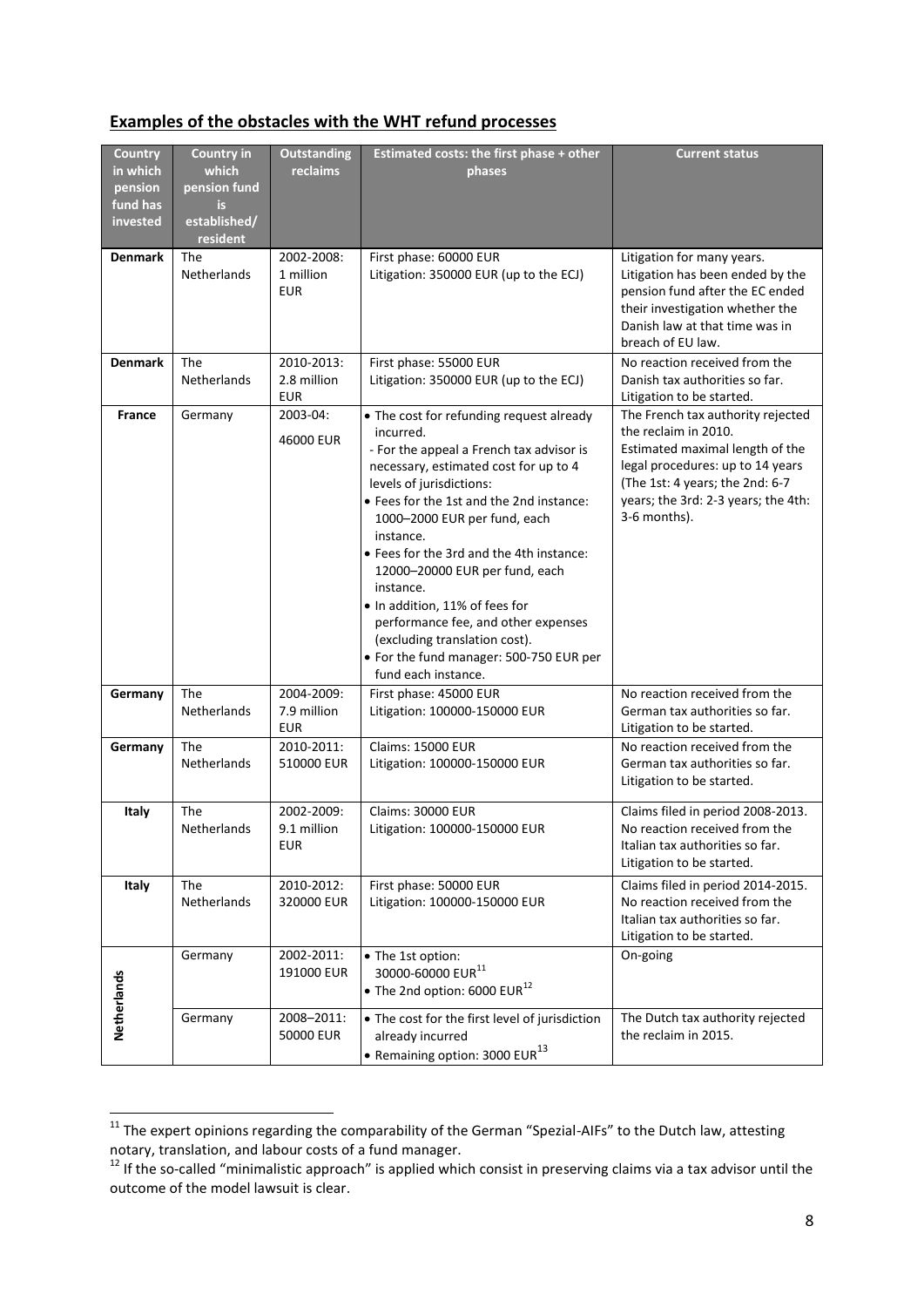| <b>Country</b><br>in which<br>pension<br>fund has<br>invested | <b>Country in</b><br>which<br>pension fund<br>is<br>established/<br>resident | <b>Outstanding</b><br>reclaims          | <b>Estimated costs: the first phase + other</b><br>phases | <b>Current status</b>                                                                                                                                  |
|---------------------------------------------------------------|------------------------------------------------------------------------------|-----------------------------------------|-----------------------------------------------------------|--------------------------------------------------------------------------------------------------------------------------------------------------------|
| Portugal                                                      | <b>The</b><br><b>Netherlands</b>                                             | 2003-2010:<br>2.2 million<br><b>EUR</b> | First phase: 40000 EUR<br>Litigation: 50000-100000 EUR    | On-going litigation for many<br>years.                                                                                                                 |
| Portugal                                                      | <b>The</b><br>Netherlands                                                    | 2011-2013:<br>610000 EUR                | First phase: 40000 EUR<br>Litigation: 50000-100000 EUR    | On-going litigation since 2013-<br>2015.                                                                                                               |
| Spain                                                         | Germany                                                                      | 2012-2014:<br>23000 EUR                 | 12000 EUR <sup>14</sup>                                   | On-going: Low likelihood of<br>success in the first phase/level of<br>jurisdiction; additional cost for<br>orderly courts/phase 2 to get<br>refunding. |
| Spain                                                         | Germany                                                                      | 2012-2014:<br>20000 EUR                 | 8000 EUR                                                  | On-going: Low likelihood of<br>success in the first phase/level of<br>jurisdiction; additional cost for<br>orderly courts/phase 2 to get<br>refunding. |
| Spain                                                         | <b>The</b><br>Netherlands                                                    | 2002-2005:<br>7.3 million<br><b>EUR</b> | 150000 EUR                                                | On-going litigation for many<br>years.                                                                                                                 |
| Sweden                                                        | <b>The</b><br>Netherlands                                                    | 2000-2008:<br>4.1 million<br><b>EUR</b> | First phase: 35000 EUR<br>Litigation: 100000-150000 EUR   | On-going litigation for many<br>years.                                                                                                                 |
| <b>Sweden</b>                                                 | <b>The</b><br><b>Netherlands</b>                                             | 2009-2010:<br>580000 EUR                | First phase: 15000 EUR<br>Litigation: 100000-150000 EUR   | No reaction received from the<br>Swedish tax authorities so far.<br>Litigation to be started.                                                          |

 $\ddot{\phantom{a}}$ 

 $13$  If the so-called "minimalistic approach" is applied which consist in preserving claims via a tax advisor until the outcome of the model lawsuit is clear.

<sup>&</sup>lt;sup>14</sup> The Spanish tax advisor, custodian, certificate for payment of WHT, attesting notary, translation, and labour costs of a fund manager.